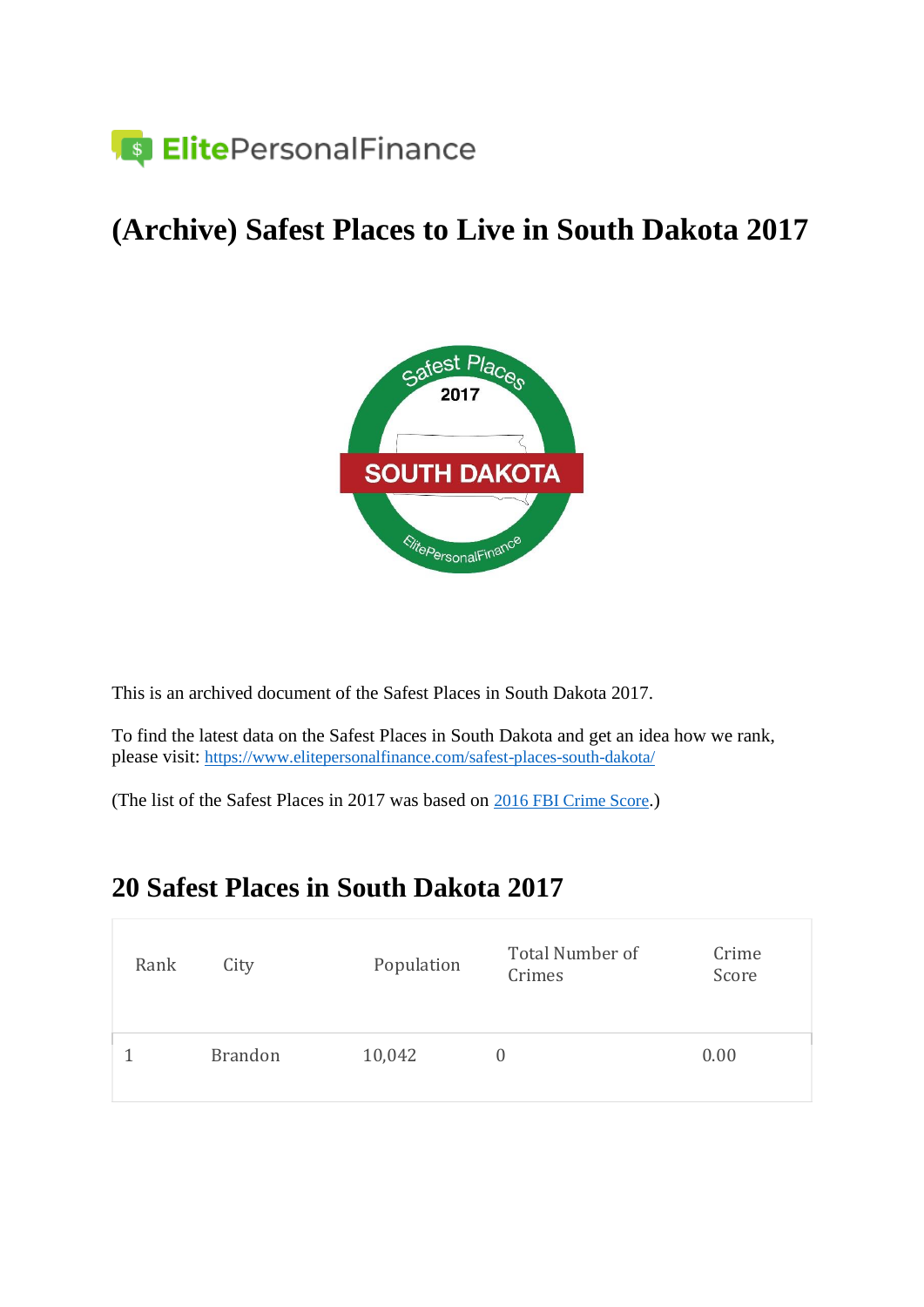| $\overline{2}$   | North Sioux<br>City | 2,772 | $\boldsymbol{0}$ | $0.00\,$ |
|------------------|---------------------|-------|------------------|----------|
| 3                | Summerset           | 2,329 | $\boldsymbol{0}$ | $0.00\,$ |
| $\sqrt{4}$       | Springfield         | 1,947 | $\boldsymbol{0}$ | $0.00\,$ |
| 5                | Miller              | 1,427 | $\boldsymbol{0}$ | $0.00\,$ |
| $\boldsymbol{6}$ | Eagle Butte         | 1,355 | $\boldsymbol{0}$ | $0.00\,$ |
| $\overline{7}$   | Freeman             | 1,284 | $\boldsymbol{0}$ | $0.00\,$ |
| $\, 8$           | Tyndall             | 1,046 | $\boldsymbol{0}$ | $0.00\,$ |
| 9                | Lead                | 2,974 | $\overline{1}$   | 0.34     |
| $10\,$           | Madison             | 7,411 | $\overline{4}$   | 0.54     |
| 11               | Lennox              | 2,304 | $\overline{2}$   | $0.87\,$ |
| 12               | Sisseton            | 2,451 | 3                | 1.22     |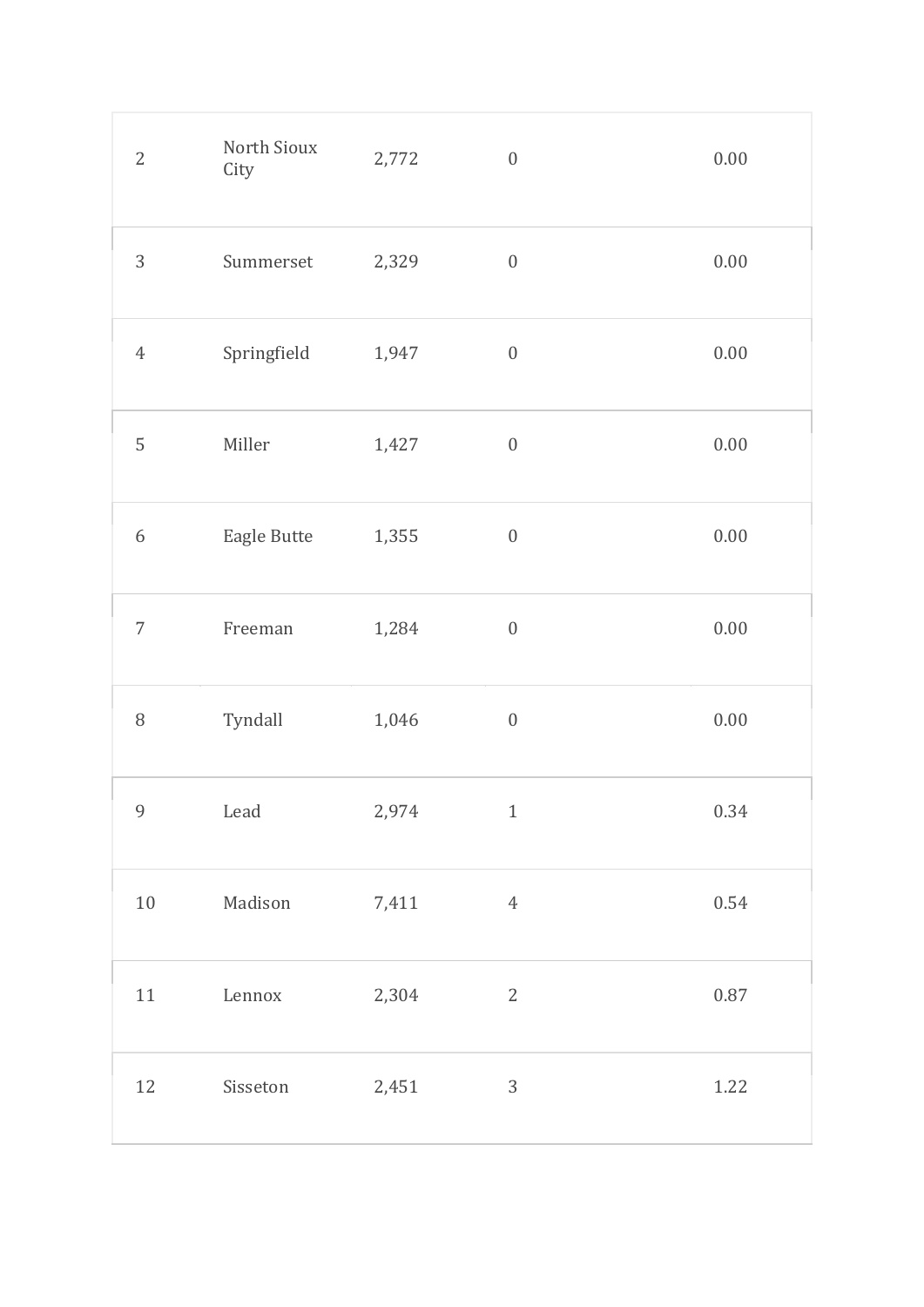| 13     | <b>Brookings</b> | 23,971 | 35             | 1.46 |
|--------|------------------|--------|----------------|------|
| 14     | Sturgis          | 6,699  | $10\,$         | 1.49 |
| 15     | Tea              | 5,064  | 9              | 1.78 |
| 16     | Vermillion       | 10,774 | 20             | 1.86 |
| $17\,$ | Clark            | 1,033  | $\overline{2}$ | 1.94 |
| 18     | Parkston         | 1,483  | 3              | 2.02 |
| 19     | Beresford        | 1,969  | $\overline{4}$ | 2.03 |
| 20     | Canton           | 3,380  | $\overline{7}$ | 2.07 |

#### **All Cities in South Dakota**

Elite Personal Finance made a detailed analysis of all cities in South Dakota and divided them into the following categories:

- under 3,000 residents
- 3,000 10,000 residents
- 10,000 30,000 residents
- over 30,000 residents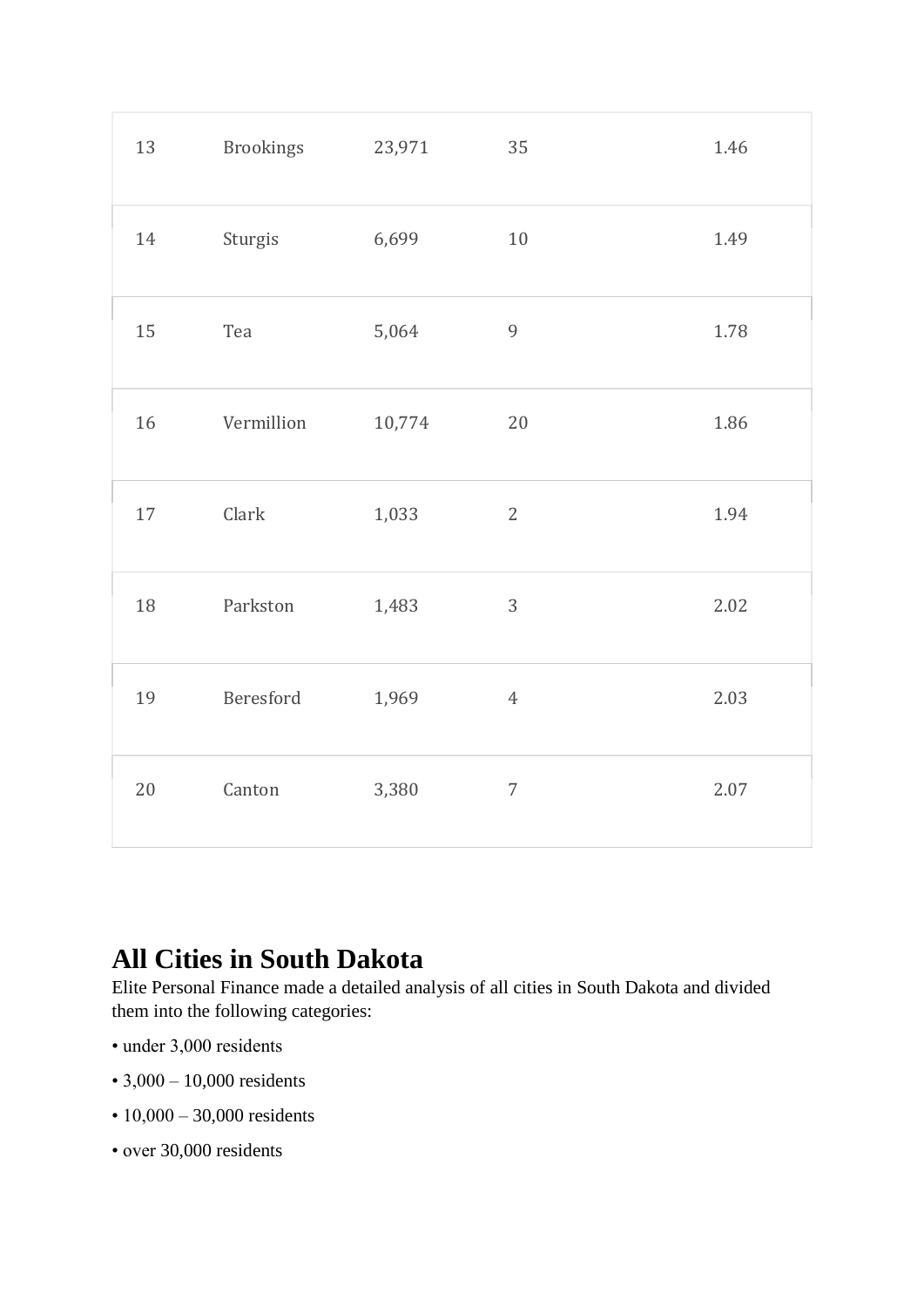## **Under 3,000 Residents**

| Rank             | City                | Population | Total Number of<br>Crimes | Crime<br>Score |
|------------------|---------------------|------------|---------------------------|----------------|
| $\mathbf{1}$     | North Sioux<br>City | 2,772      | $\boldsymbol{0}$          | 0.00           |
| $\sqrt{2}$       | Summerset           | 2,329      | $\boldsymbol{0}$          | $0.00\,$       |
| 3                | Springfield         | 1,947      | $\boldsymbol{0}$          | $0.00\,$       |
| $\ensuremath{4}$ | Miller              | 1,427      | $\boldsymbol{0}$          | $0.00\,$       |
| 5                | Eagle Butte         | 1,355      | $\boldsymbol{0}$          | $0.00\,$       |
| $\boldsymbol{6}$ | Freeman             | 1,284      | $\boldsymbol{0}$          | $0.00\,$       |
| 7                | Tyndall             | 1,046      | $\overline{0}$            | 0.00           |
| $\, 8$           | Worthing            | 955        | $\boldsymbol{0}$          | $0.00\,$       |
| 9                | Scotland            | 816        | $\boldsymbol{0}$          | $0.00\,$       |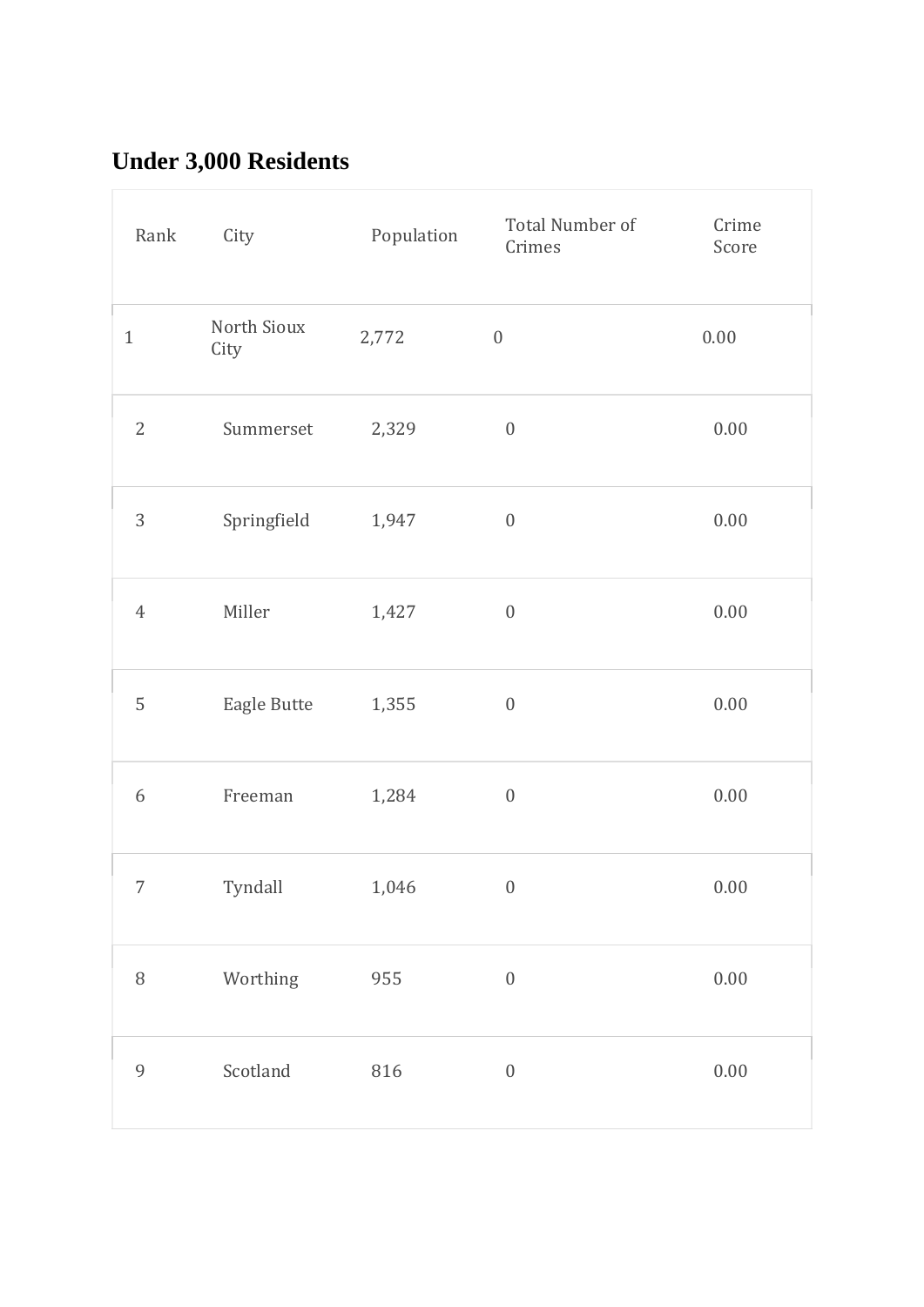| $10\,$ | Philip    | 747   | $\boldsymbol{0}$ | $0.00\,$ |
|--------|-----------|-------|------------------|----------|
| $11\,$ | Tripp     | 627   | $\boldsymbol{0}$ | $0.00\,$ |
| 12     | Menno     | 593   | $\boldsymbol{0}$ | $0.00\,$ |
| 13     | Burke     | 586   | $\boldsymbol{0}$ | $0.00\,$ |
| 14     | Avon      | 567   | $\boldsymbol{0}$ | $0.00\,$ |
| 15     | Leola     | 437   | $\boldsymbol{0}$ | $0.00\,$ |
| 16     | Rosholt   | 428   | $\boldsymbol{0}$ | $0.00\,$ |
| $17\,$ | Hermosa   | 390   | $\boldsymbol{0}$ | $0.00\,$ |
| 18     | Lead      | 2,974 | $\,1\,$          | 0.34     |
| 19     | Lennox    | 2,304 | $\sqrt{2}$       | $0.87\,$ |
| $20\,$ | Whitewood | 916   | $1\,$            | 1.09     |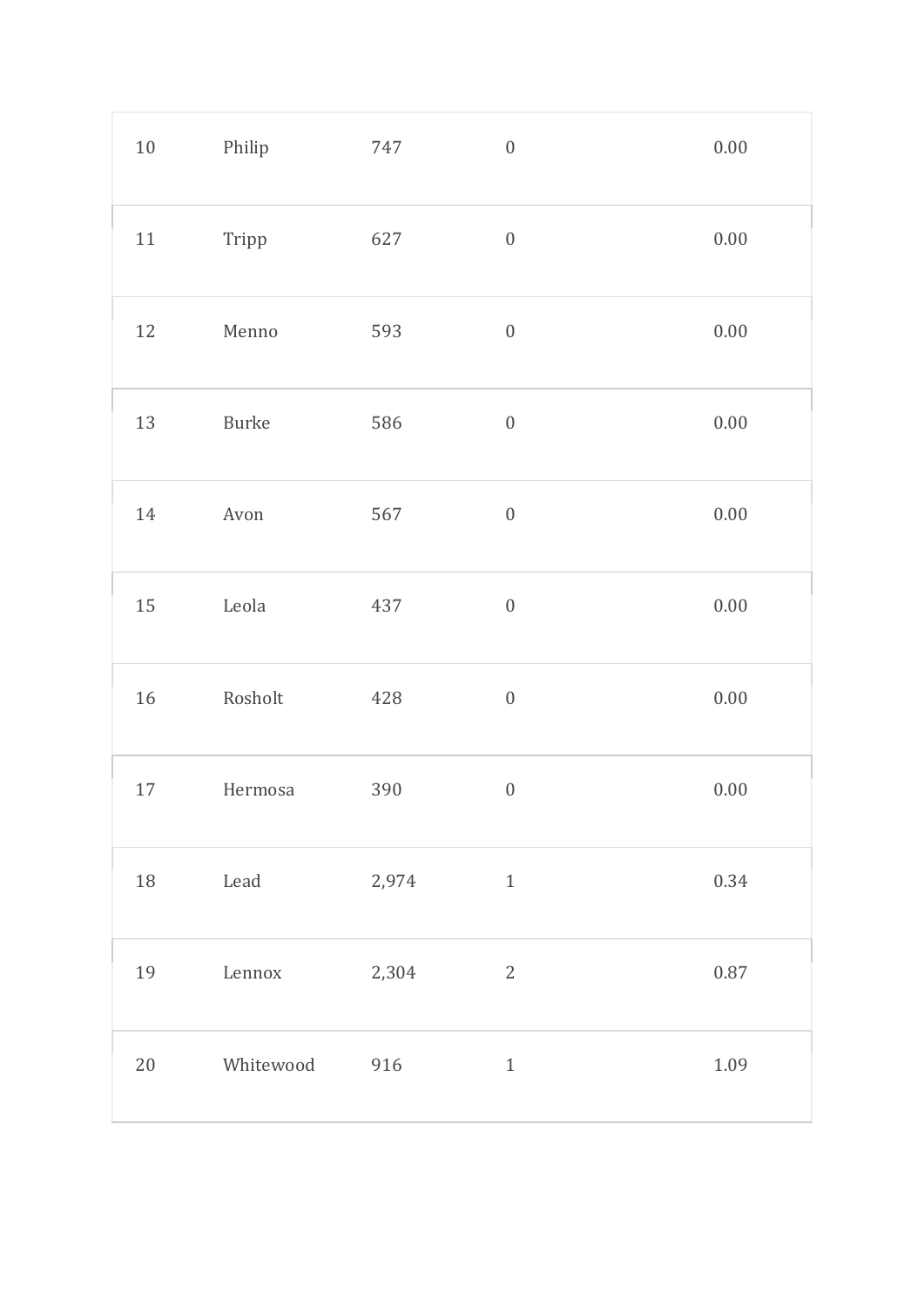| 21     | Sisseton  | 2,451 | $\mathfrak{Z}$ | 1.22     |
|--------|-----------|-------|----------------|----------|
| 22     | Kadoka    | 718   | $1\,$          | 1.39     |
| 23     | Clark     | 1,033 | $\mathbf{2}$   | 1.94     |
| 24     | Parkston  | 1,483 | $\mathfrak{Z}$ | 2.02     |
| 25     | Beresford | 1,969 | $\sqrt{4}$     | 2.03     |
| $26\,$ | Viborg    | 758   | $2\,$          | 2.64     |
| $27\,$ | Winner    | 2,805 | $\overline{9}$ | 3.21     |
| $28\,$ | Deadwood  | 1,255 | 5              | 3.98     |
| 29     | Flandreau | 2,296 | 14             | $6.10\,$ |
| $30\,$ | Wagner    | 1,593 | $10\,$         | 6.28     |
| 31     | Alcester  | 752   | $\mathsf S$    | 6.65     |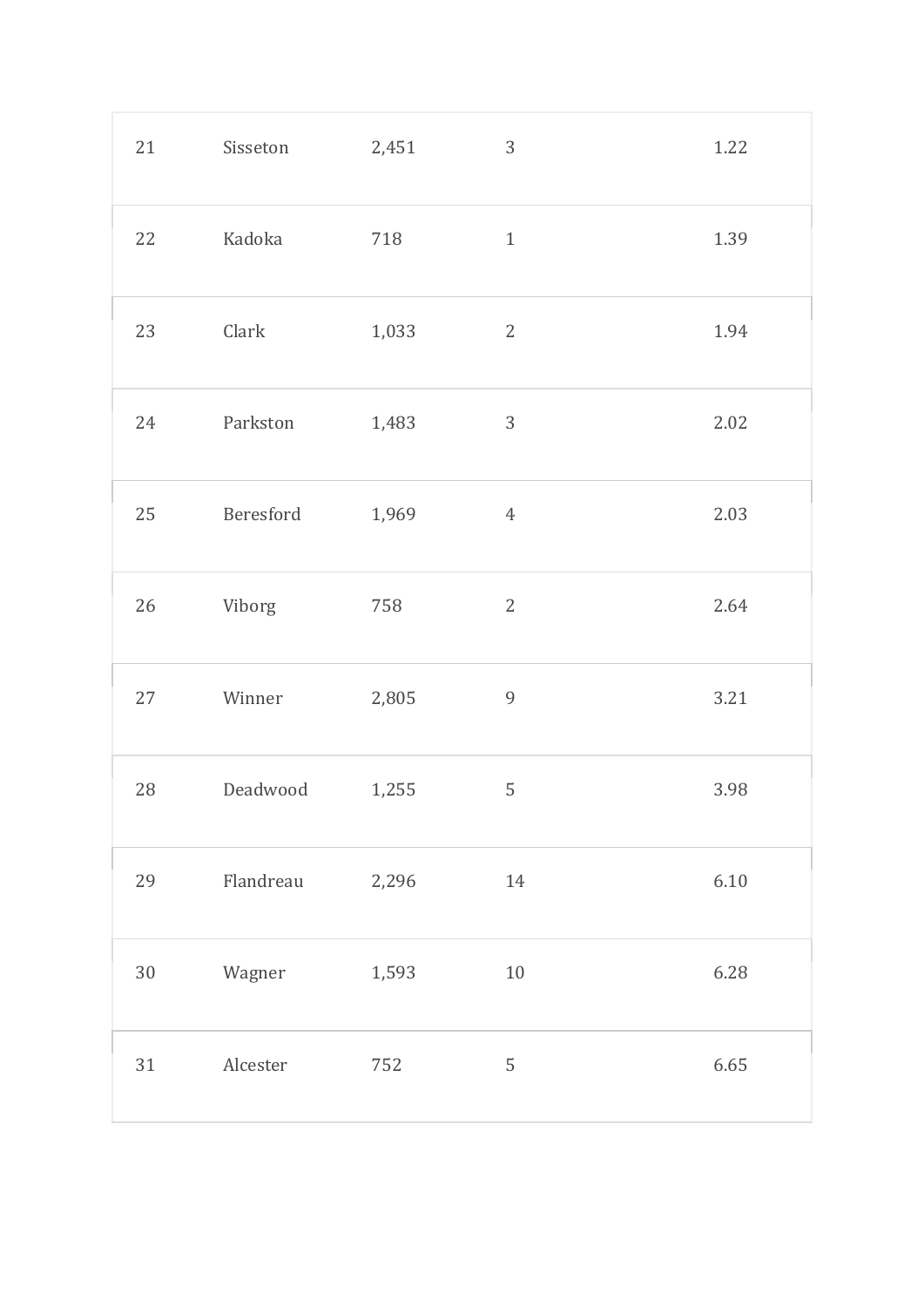| 32 | Chamberlain | 2,383 | 18 | 7.55  |
|----|-------------|-------|----|-------|
| 33 | Martin      | 1,059 | 17 | 16.05 |

## **3,000 – 10,000 Residents**

| Rank           | City             | Population | <b>Total Number of</b><br>Crimes | Crime<br>Score |
|----------------|------------------|------------|----------------------------------|----------------|
| $\mathbf{1}$   | Madison          | 7,411      | $\overline{4}$                   | 0.54           |
| $\mathbf{2}$   | Sturgis          | 6,699      | 10                               | 1.49           |
| 3              | Tea              | 5,064      | $\overline{9}$                   | 1.78           |
| $\overline{4}$ | Canton           | 3,380      | $\overline{7}$                   | 2.07           |
| 5              | Belle<br>Fourche | 5,714      | 13                               | 2.28           |
| 6              | Hot<br>Springs   | 3,507      | 9                                | 2.57           |
| $\overline{7}$ | <b>Box Elder</b> | 9,607      | 30                               | 3.12           |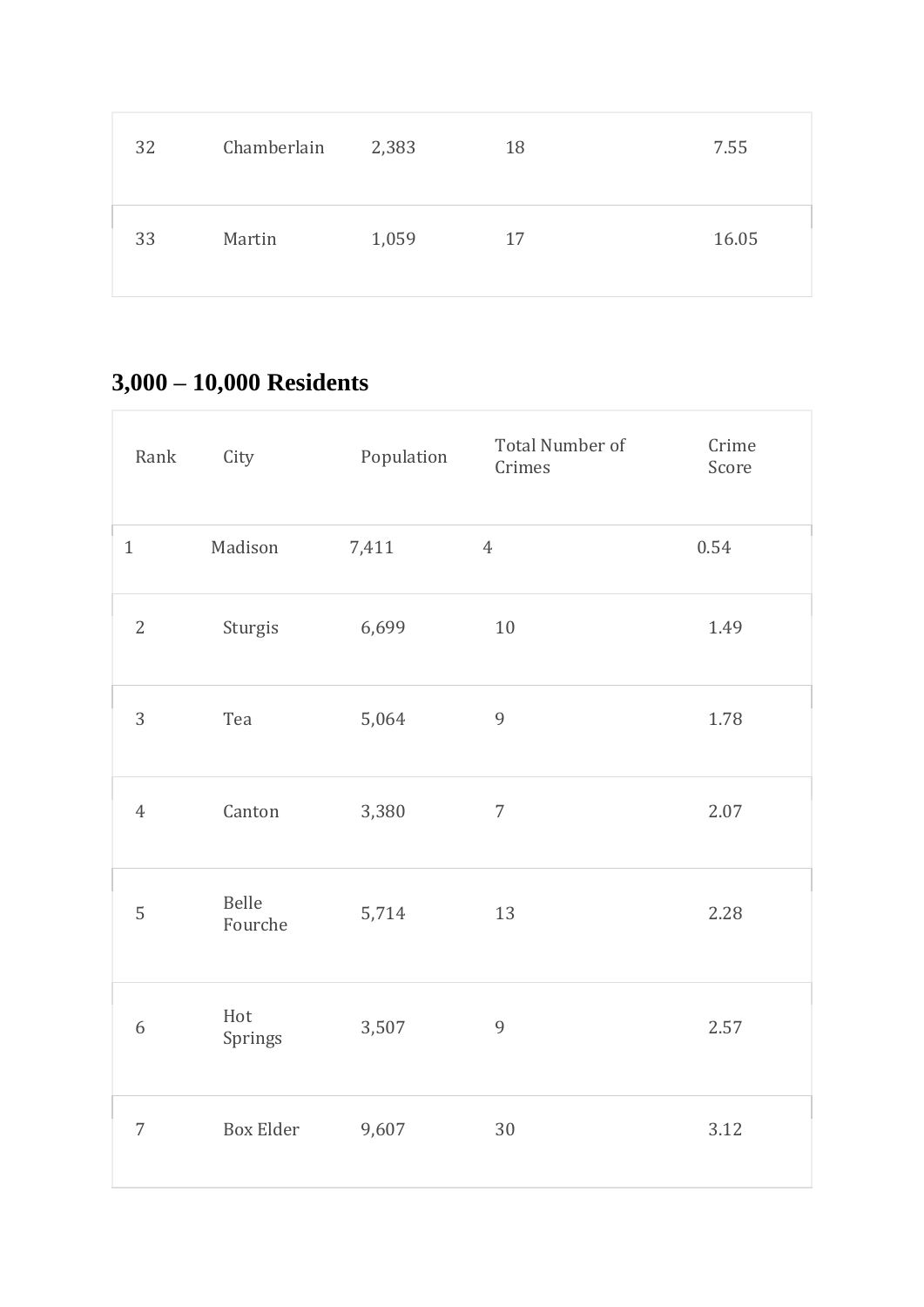| 8 | Mobridge 3,465 | 15 | 4.33 |
|---|----------------|----|------|
|   |                |    |      |

# **10,000 – 30,000 Residents**

| Rank           | City             | Population | Total Number of<br>Crimes | Crime<br>Score |
|----------------|------------------|------------|---------------------------|----------------|
| $\mathbf{1}$   | <b>Brandon</b>   | 10,042     | $\boldsymbol{0}$          | $0.00\,$       |
| $\overline{2}$ | <b>Brookings</b> | 23,971     | 35                        | 1.46           |
| 3              | Vermillion       | 10,774     | 20                        | 1.86           |
| $\overline{4}$ | Spearfish        | 11,429     | 28                        | 2.45           |
| 5              | Huron            | 13,459     | 35                        | 2.60           |
| 6              | Yankton          | 14,575     | 48                        | 3.29           |
| 7              | Watertown        | 22,186     | 89                        | 4.01           |
| $\, 8$         | Pierre           | 14,068     | 63                        | 4.48           |